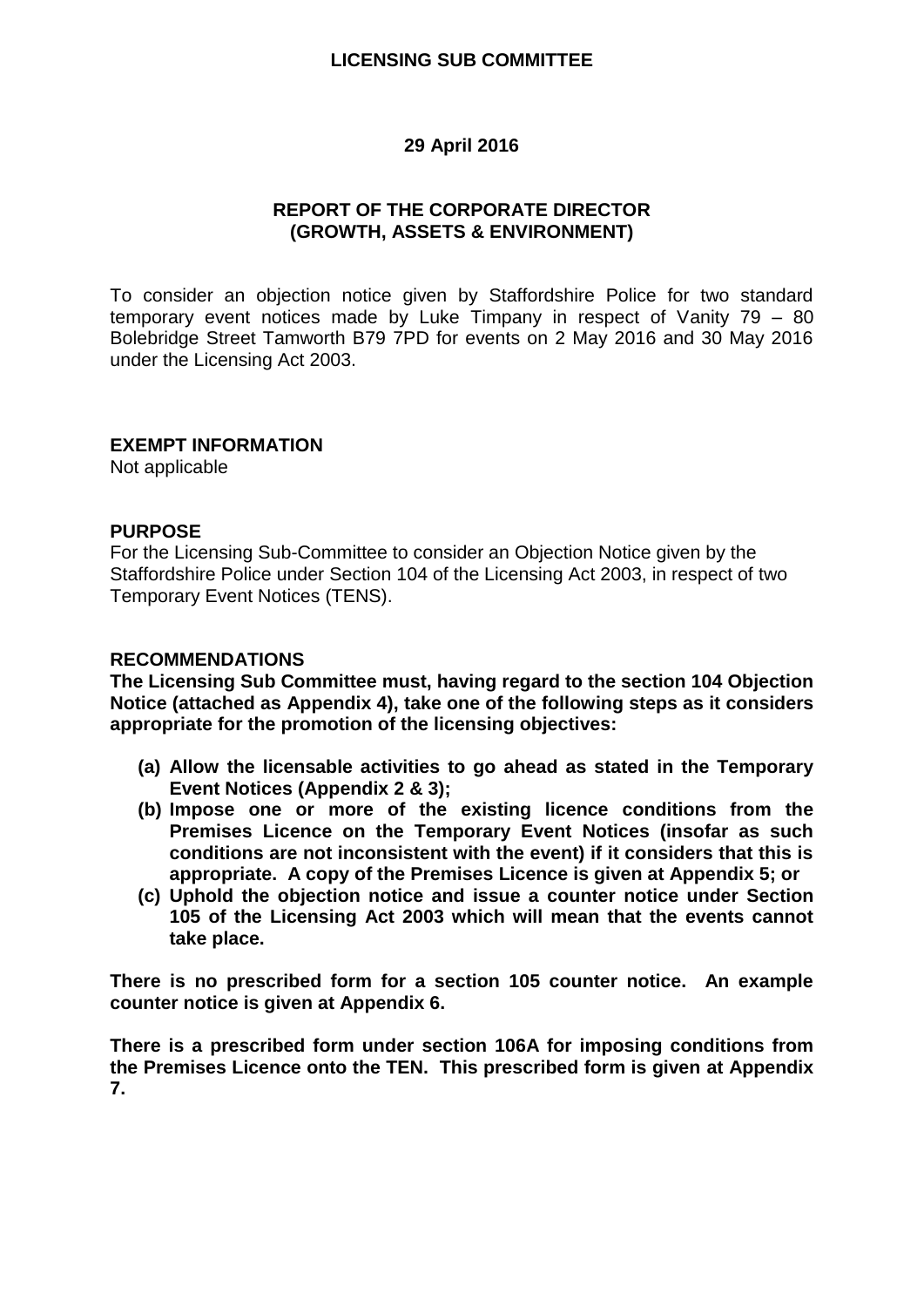# **EXECUTIVE SUMMARY**

The Chief Officer of Police has powers to object to a TEN where he is satisfied that allowing the premises to be used in accordance with the TEN would undermine the licensing objectives. Only the Police or local authority exercising environmental health functions can object to a TEN - no other responsible authority or other person may object to this type of notification.

The TENS under consideration have been made in respect of Vanity, 79-80 Bolebridge Street, Tamworth, Staffordshire, B79 7PD. The first TEN relates to an extension of hours on Monday 2 May 2016 from 02:00 hours to 04:15 hours. The second TEN relates to an extension of hours on Monday 30 May 2016 from 02:00 hours to 04:15 hours. The nature of the event for which the notifications have been received is described as "to celebrate the Bank Holiday".

The decision whether or not to allow the temporary events to take place has not been made under Officer's delegated powers because the Licensing Act requires that the decision be made at a licensing hearing.

The Licensing Sub-Committee must determine each of the TENS with a view to promoting the licensing objectives referred to in the Objection Notice:

- The prevention of crime and disorder:
- The prevention of public nuisance.

In making its decision, the Licensing Sub-Committee must follow the Licensing Authority's own licensing policy and have regard to the national guidance. In particular, the Sub-committee should have due regard to paragraph 1.17 of the Home Office Guidance which states that each application must be considered on its own merits and Chapter 7 which specifically relates to TENs.

# **RESOURCE IMPLICATIONS**

If the decision of the Licensing Sub Committee is appealed against there will be a financial resource implication.

# **LEGAL/RISK IMPLICATIONS BACKGROUND**

There is no provision for appeal against addition of conditions (under Section 106A) to a temporary event notice.

There is a right of appeal against the decision made by the Licensing Sub-Committee to give a counter notice under Section 105 (the premises user may appeal against that decision). Where the licensing authority decides not to give a counter notice, the Police may appeal against this decision. Any such appeal must be made to the Magistrates' court within 21 days beginning with the day on which the appellant was notified by the licensing authority of the decision appealed against.

There is an exception to these rights of appeal. No appeal may be brought later than five working days before the day on which the event period specified in the temporary event notice begins.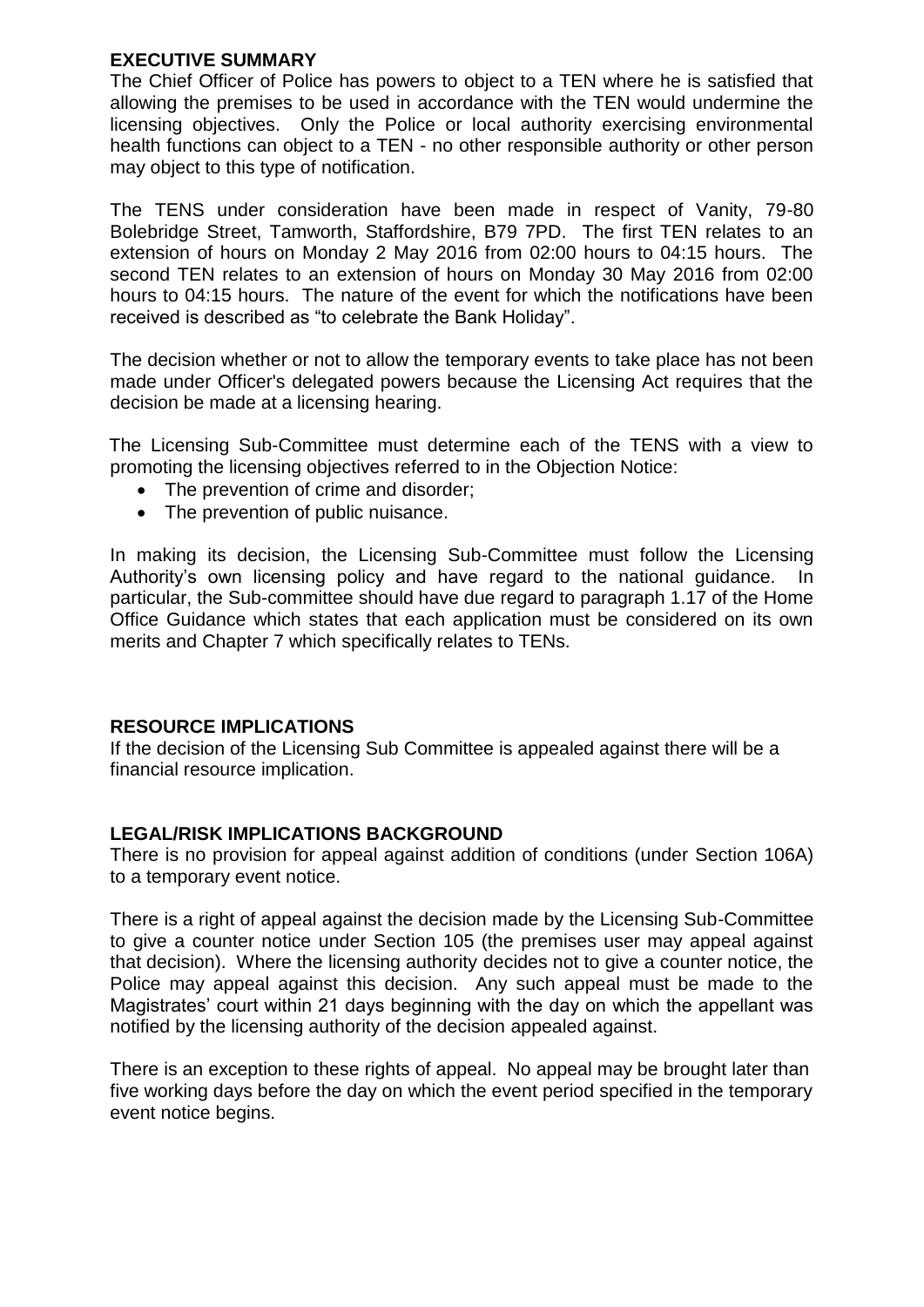# **SUSTAINABILITY IMPLICATIONS**

A visibly effective licensing service links into the Corporate Strategies of Living a Quality Life; Growing Strong and Delivering Quality Services in Tamworth. Furthermore, measures to promote fair trading, reduce crime and disorder enhances the attraction of Tamworth as a place to visit and run a business.

# **BACKGROUND INFORMATION**

Temporary Event Notices are used by premises users for the temporary carrying on of licensed activities at premises which are not authorised by premises licences or club premises certificates. These events do not have to be authorised as such by the licensing authority. Instead the premises user notifies the event to the licensing authority, the Police and local authority exercising the Environmental Health functions. If the notification is duly made the licensing authority is required to issue an acknowledgement of the notification.

The premises for which the TENS have been given is known as Vanity, 79-80 Bolebridge Street, Tamworth, Staffordshire, B79 7PD, is shown on the location plan at Appendix 1.

A redacted copy of the Temporary Event Notices made by the premises user, Mr Luke Timpany, for the events in question are given in Appendix 2 and Appendix 3. The premises user requested the temporary event notice for the following activities:

- The sale by retail of alcohol for consumption both on and off the premises.
- The provision of regulated entertainment.

The date and time of the proposed events are from 02:00 hours to 04:15 hours on Monday 2 May 2016 and from 02:00 hours to 04:15 hours on Monday 30 May 2016. The premises already benefits from a permanent Premises Licence and Mr Luke Timpany is the premises licence holder. Mr Timpany is also the designated premises supervisor named on the premises licence. A redacted copy of the premises licence issued on 19 October 2012 is given in Appendix 5.

The premises licence already allows the supply of alcohol and regulated entertainment from

- Sunday to Wednesday 12.00 to 02.00
- Thursday  $-12.00$  to 03.00
- Friday to Saturday- 12.00 to 04.00

The opening hours for the premises are

- Sunday to Wednesday 12.00 to 02.00
- Thursday  $-12.00$  to 03.00
- Friday to Saturday 12.00 to 04.00

The TENs would essentially provide an extension to these hours for licensable activities. However, it is important to note that the conditions listed in Annex 2 of the premises licence (Appendix 5) are not automatically applied when a TEN is in effect for a premise which already holds a premises licence. The person giving the Temporary Event Notice has indicated that all conditions of the premises licence will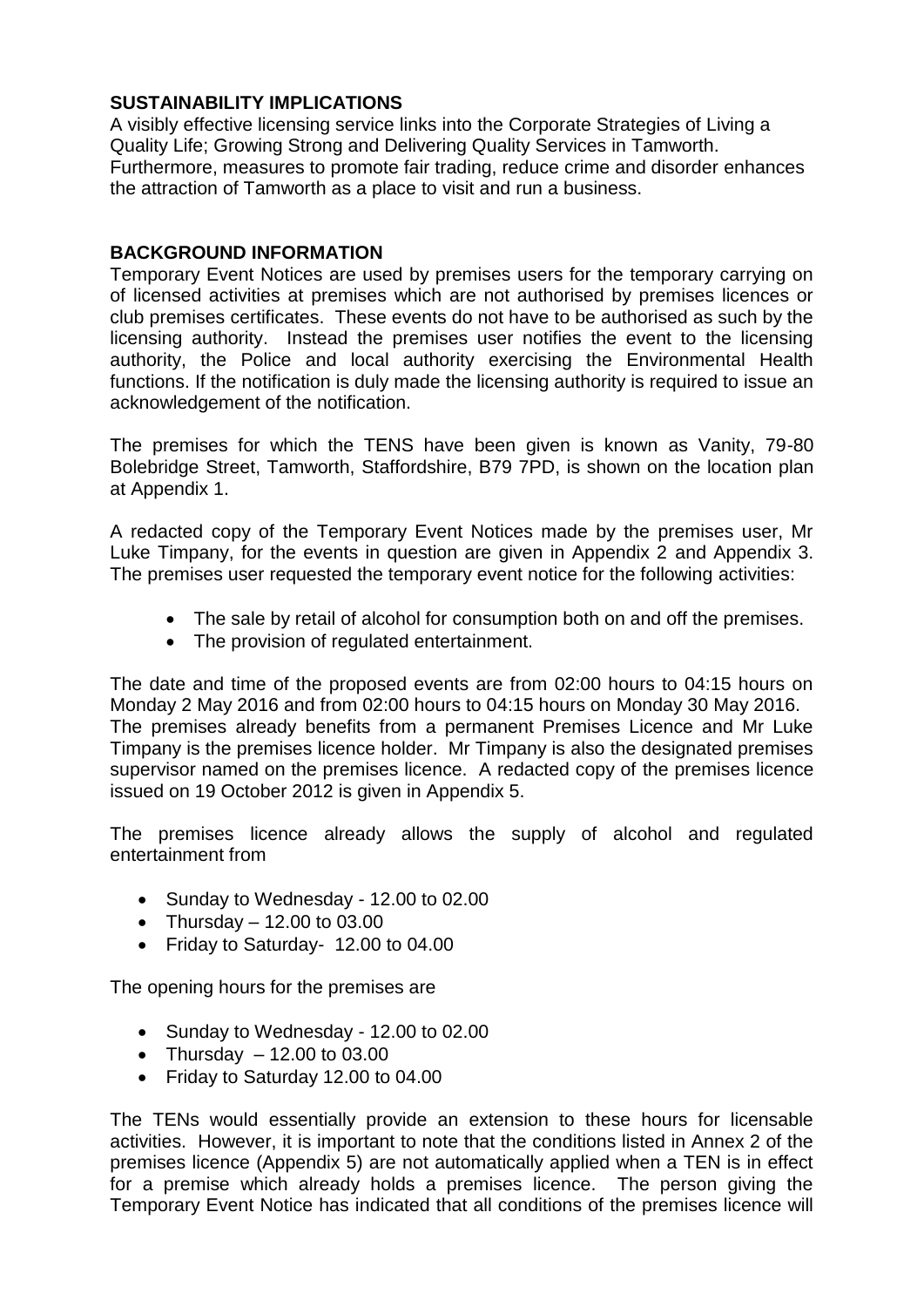be adhered to during these extended hours."

In general, only the Police or local authority exercising the Environmental Health functions may intervene to prevent such an event from taking place or to agree to a modification of the arrangements. On this occasion an Objection Notice was received on 20 April 2016 from the Police stipulating that they object to the two temporary event notices .A copy of this Objection Notice is enclosed at Appendix 4.

The Police may withdraw their objection notice at any stage before the hearing is held or dispensed with if the premises user agrees to modify the proposal to address their concerns. The licensing authority will then be sent a copy of the modified notice by the Police as proof of the agreement, but they can subsequently withdraw it. A hearing will not be necessary if the Objection Notice is withdrawn.

On this occasion the Objection Notice has not been withdrawn.

The Sub-committee must consider the Objection Notice (Appendix 4), confining its deliberations to the crime prevention and public nuisance objectives. The Sub Committee must determine whether to:

- (a) Allow the licensable activities to go ahead as stated in each of the Temporary Event Notices. If this option is selected the premises user and relevant person submitting the Objection Notice will need to be notified of the reasons for the decision;
- (b) Impose one or more of the existing licence conditions from the Premises Licence on the Temporary Event Notices (insofar as such conditions are not inconsistent with the event) if it considers that this is appropriate. A copy of the Premises Licence providing a pool of potential conditions for this TEN is given at Appendix 5. If this option is chosen a notice under section 106A will need to be served on the premises user together with a Statement of Conditions. A copy of this prescribed notice and statement of conditions template is given in Appendix 7; or
- (c) Uphold the objection notice and issue a counter notice under Section 105 of the Licensing Act 2003 which will mean that the event cannot take place. There is no prescribed form for a section 105 counter notice. An example counter notice is given at Appendix 6.

# **Local policy considerations**

A copy of Tamworth Borough Council's Statement of Licensing Policy 2015 -2020 can be found and downloaded from the following web address:

[http://www.tamworth.gov.uk/sites/default/files/environment\\_docs/Licensing\\_Policy20](http://www.tamworth.gov.uk/sites/default/files/environment_docs/Licensing_Policy2015_2020.doc) [15\\_2020.doc](http://www.tamworth.gov.uk/sites/default/files/environment_docs/Licensing_Policy2015_2020.doc)

Section 3 of the policy covers TENS, applications, hearings and determinations. Sections 8 and 9 cover the licensing objectives and in particular the prevention of crime and disorder and the public nuisance objectives.

# **National Guidance**

A copy of the Home Office Amended Guidance Issued under Section 182 of the Licensing Act 2003 (March 2015) can be found and downloaded from the following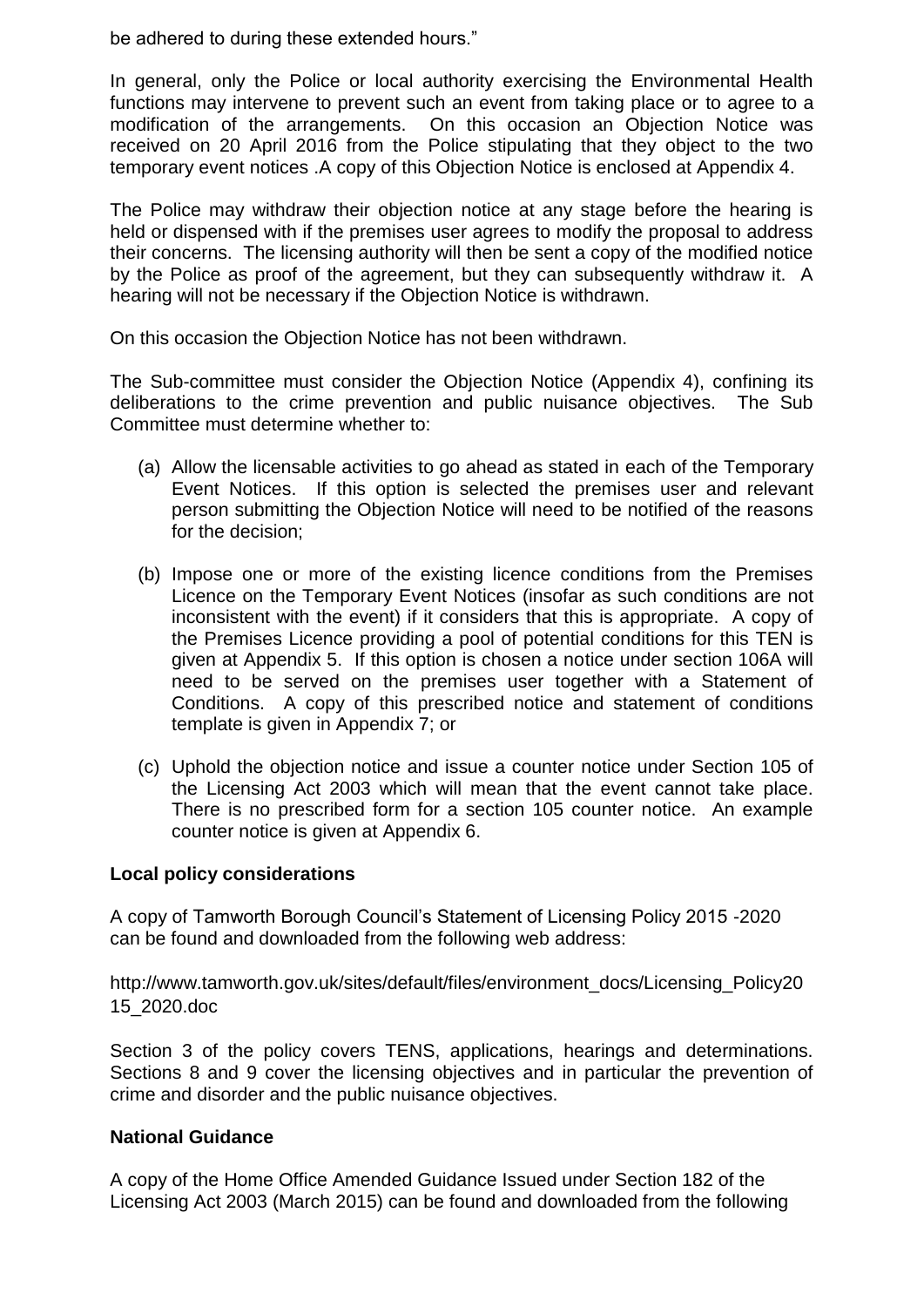web address:

[https://www.gov.uk/government/uploads/system/uploads/attachment\\_data/file/41811](https://www.gov.uk/government/uploads/system/uploads/attachment_data/file/418114/182-Guidance2015.pdf) [4/182-Guidance2015.pdf](https://www.gov.uk/government/uploads/system/uploads/attachment_data/file/418114/182-Guidance2015.pdf)

Chapter 2 of the Guidance covers the Licensing objectives, Chapter 7 covers TENS, and Chapter 9 covers Determining applications.

When the Home Office Guidance was amended in April 2012 greater weight was given to Police representations. Paragraph 9.12 states:

"In their role as a responsible authority, the Police are an essential source of advice and information on the impact and potential impact of licensable activities, particularly on the crime and disorder objective. The police have a key role in managing the night-time economy and should have good working relationships with those operating in their local area. The police should be the licensing authority's main source of advice on matters relating to the promotion of the crime and disorder licensing objective, but may also be able to make relevant representations with regards to the other licensing objectives if they have evidence to support such representations. The licensing authority should accept all reasonable and proportionate representations made by the police unless the authority has evidence that to do so would not be appropriate for the promotion of the licensing objectives. However, it remains incumbent on the police to ensure that their representations can withstand the scrutiny to which they would be subject at a hearing."

The Licensing Sub Committee must deviate from the national guidance and Tamworth Borough Council's own licensing policy if the facts of the case demand it in the interests of the promotion of the licensing objectives. If the Licensing Sub Committee does depart from the guidance and Tamworth Borough Council's policy it must be able to provide full reasons.

The Licensing Sub-Committee is required to determine each of the Temporary event notices and is expected to record in full the reasons for any decision that they make.

#### **REPORT AUTHOR**

*If Members would like further information or clarification prior to the meeting please contact Colin John. Telephone: 01827 709429. Email: colin-john@tamworth.gov.uk*

# **LIST OF BACKGROUND PAPERS**

Tamworth Borough Council Licensing Policy, 2015-2020.

Home Office Guidance (March 2015) Issued under Section 182 of the Licensing Act 2003.